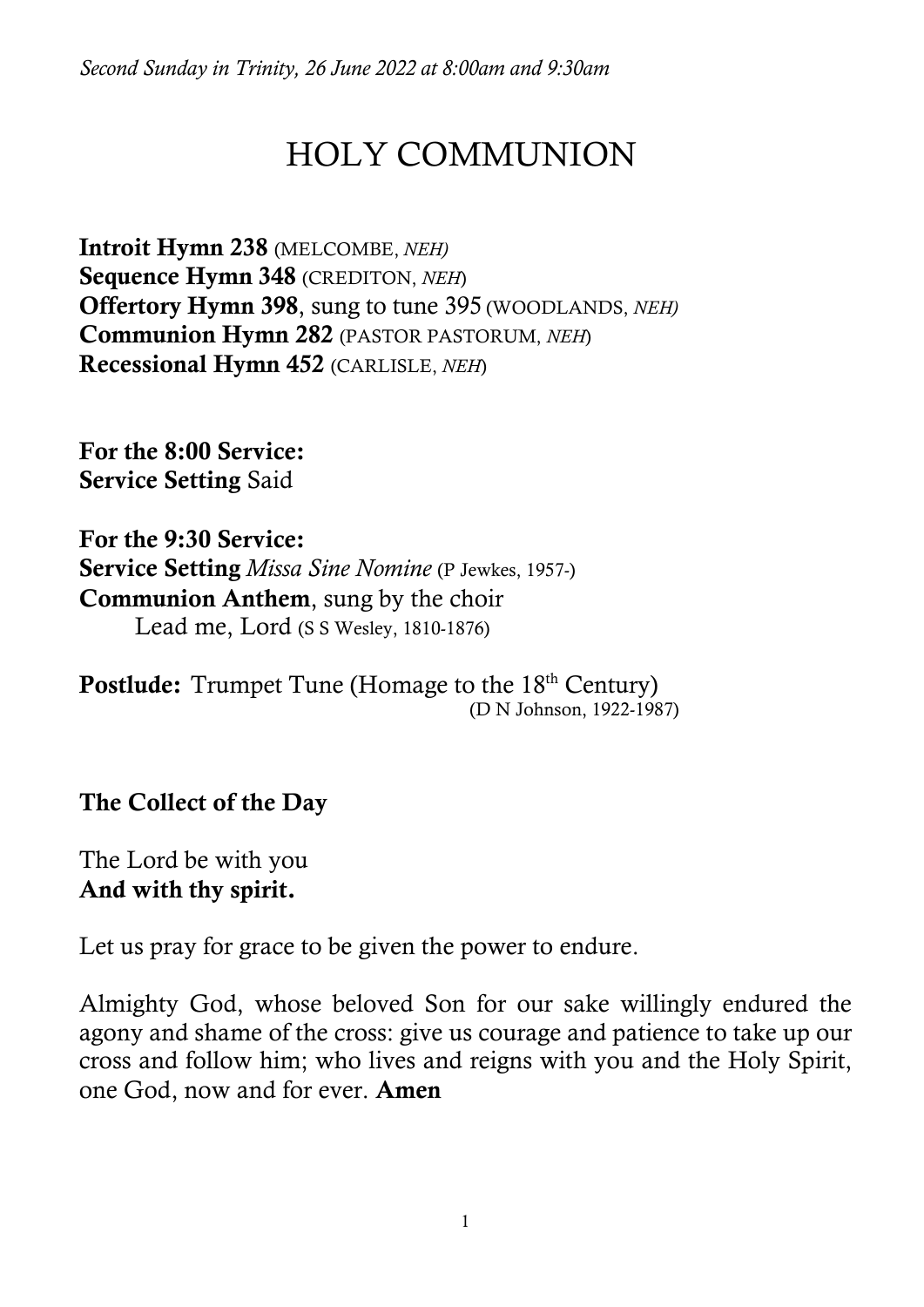## The First Reading is taken from the First Book of Kings,

Chapter 19, beginning to read from the  $15<sup>th</sup>$  verse

Then the Lord said to him, "Go, return on your way to the wilderness of Damascus; when you arrive, you shall anoint Hazael as king over Aram. Also you shall anoint Jehu son of Nimshi as king over Israel; and you shall anoint Elisha son of Shaphat of Abel-meholah as prophet in your place. Whoever escapes from the sword of Hazael, Jehu shall kill; and whoever escapes from the sword of Jehu, Elisha shall kill. Yet I will leave seven thousand in Israel, all the knees that have not bowed to Baal, and every mouth that has not kissed him." So he set out from there, and found Elisha son of Shaphat, who was plowing. There were twelve yoke of oxen ahead of him, and he was with the twelfth. Elijah passed by him and threw his mantle over him. He left the oxen, ran after Elijah, and said, "Let me kiss my father and my mother, and then I will follow you." Then Elijah said to him, "Go back again; for what have I done to you?" He returned from following him, took the yoke of oxen, and slaughtered them; using the equipment from the oxen, he boiled their flesh, and gave it to the people, and they ate. Then he set out and followed Elijah, and became his servant.

## Gradual Psalm: Psalm 16 (Chant: HAYES)

*Sung by the choir, the congregation seated*

- 1. Preserve me, O God : for in thee have I put my trust.
- 2. O my soul, thou hast said unto the Lord : Thou art my God, my goods are nothing unto thee.
- 3. All my delight is upon the saints, that are in the earth : and upon such as excel in virtue.
- 4. But they that run after another god : shall have great trouble.
- 5. Their drink-offerings of blood will I not offer : neither make mention of their names within my lips.
- 6. The Lord himself is the portion of mine inheritance, and of my cup : thou shalt maintain my lot.
- 7. The lot is fallen unto me in a fair ground : yea, I have a goodly heritage.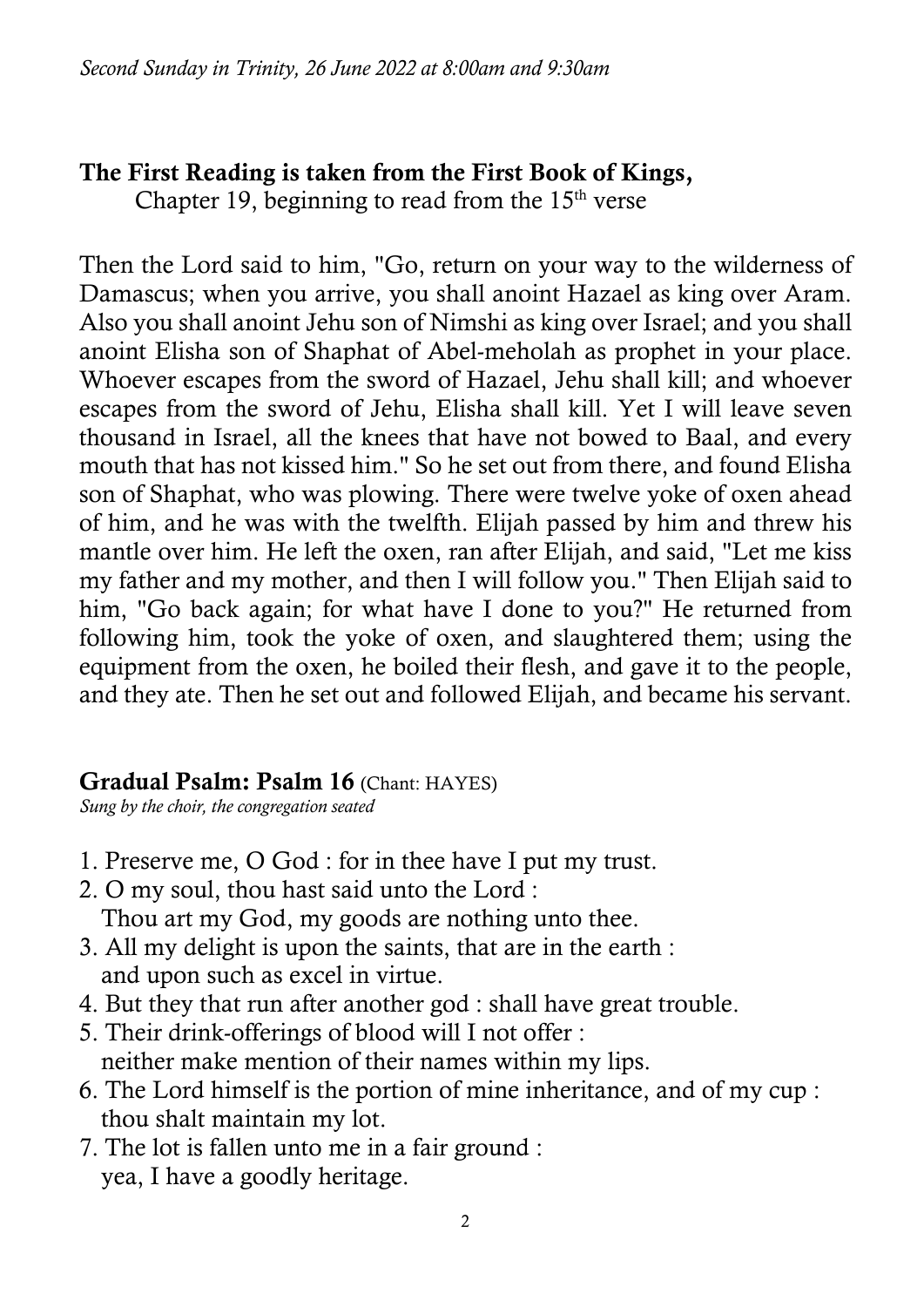- 8. I will thank the Lord for giving me warning : my reins also chasten me in the night-season.
- 9. I have set God always before me : for he is on my right hand, therefore I shall not fall.
- 10. Wherefore my heart was glad, and my glory rejoiced : my flesh also shall rest in hope.
- 11. For why? thou shalt not leave my soul in hell : neither shalt thou suffer thy Holy One to see corruption.
- 12. Thou shalt shew me the path of life; in thy presence is the fulness of joy : and at thy right hand there is pleasure for evermore.

## The Second Reading is taken from the Letter of St Paul to the

**Galatians,** Chapter 5, beginning to read from the  $13<sup>th</sup>$  verse

For you were called to freedom, brothers and sisters; only do not use your freedom as an opportunity for self-indulgence, but through love become slaves to one another. For the whole law is summed up in a single commandment, "You shall love your neighbor as yourself." If, however, you bite and devour one another, take care that you are not consumed by one another. Live by the Spirit, I say, and do not gratify the desires of the flesh. For what the flesh desires is opposed to the Spirit, and what the Spirit desires is opposed to the flesh; for these are opposed to each other, to prevent you from doing what you want. But if you are led by the Spirit, you are not subject to the law. Now the works of the flesh are obvious: fornication, impurity, licentiousness, idolatry, sorcery, enmities, strife, jealousy, anger, quarrels, dissensions, factions, envy, drunkenness, carousing, and things like these. I am warning you, as I warned you before: those who do such things will not inherit the kingdom of God. By contrast, the fruit of the Spirit is love, joy, peace, patience, kindness, generosity, faithfulness, gentleness, and self-control. There is no law against such things. And those who belong to Christ Jesus have crucified the flesh with its passions and desires. If we live by the Spirit, let us also be guided by the Spirit.